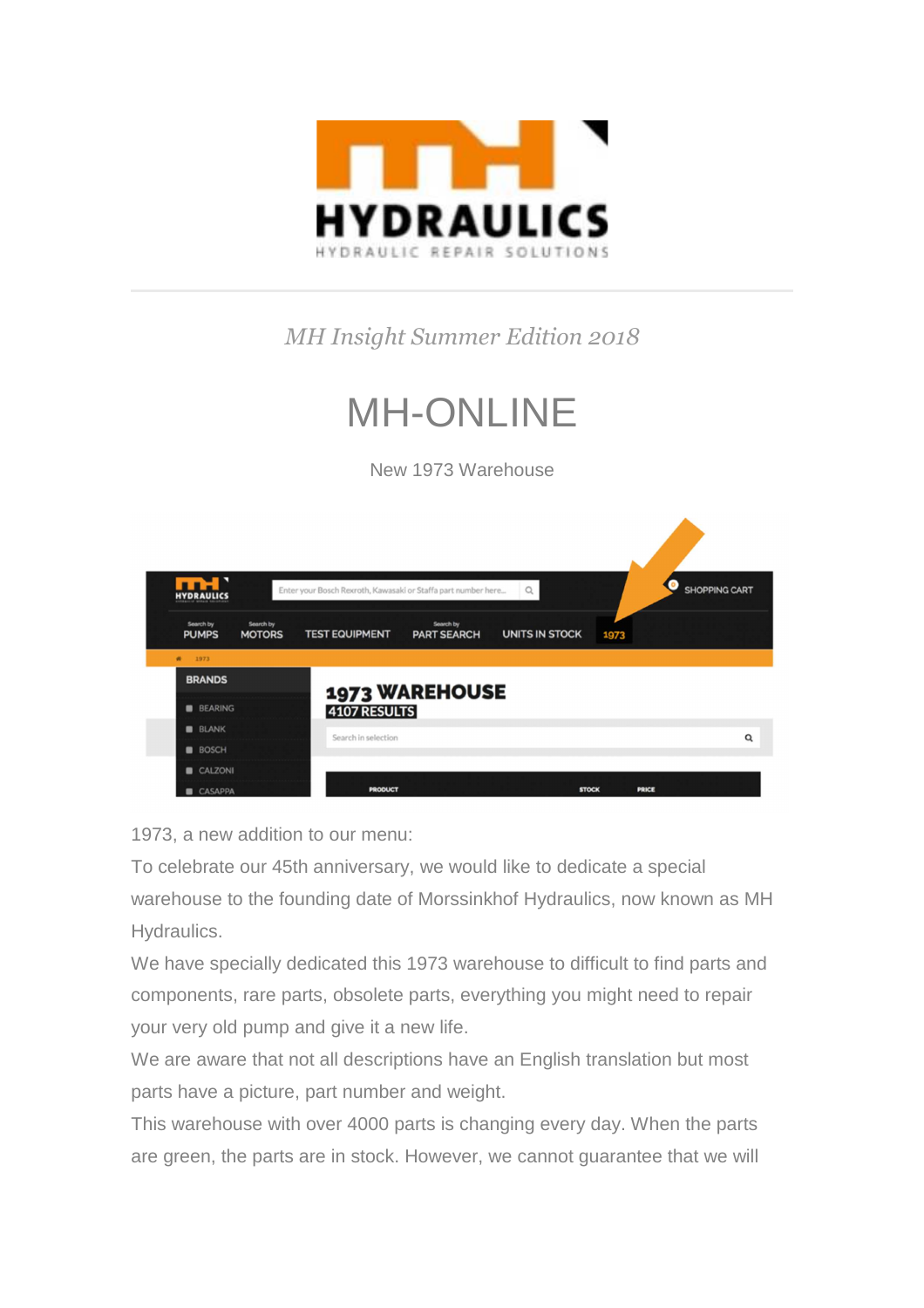have these parts in stock in the future unless we find a steady demand for them.

Why use MH-ONLINE?

- Your unique login gives you access to a vast database of over 35,000 unique drawings, only a click away.
- Instantly see actual stock position inside MH NL
- See your special net pricing
- The quickest way to quote your hydraulic pump and motor repair
- Book your parts 24/7
- Same day shipping if order placed before 1300 CET (during workdays)

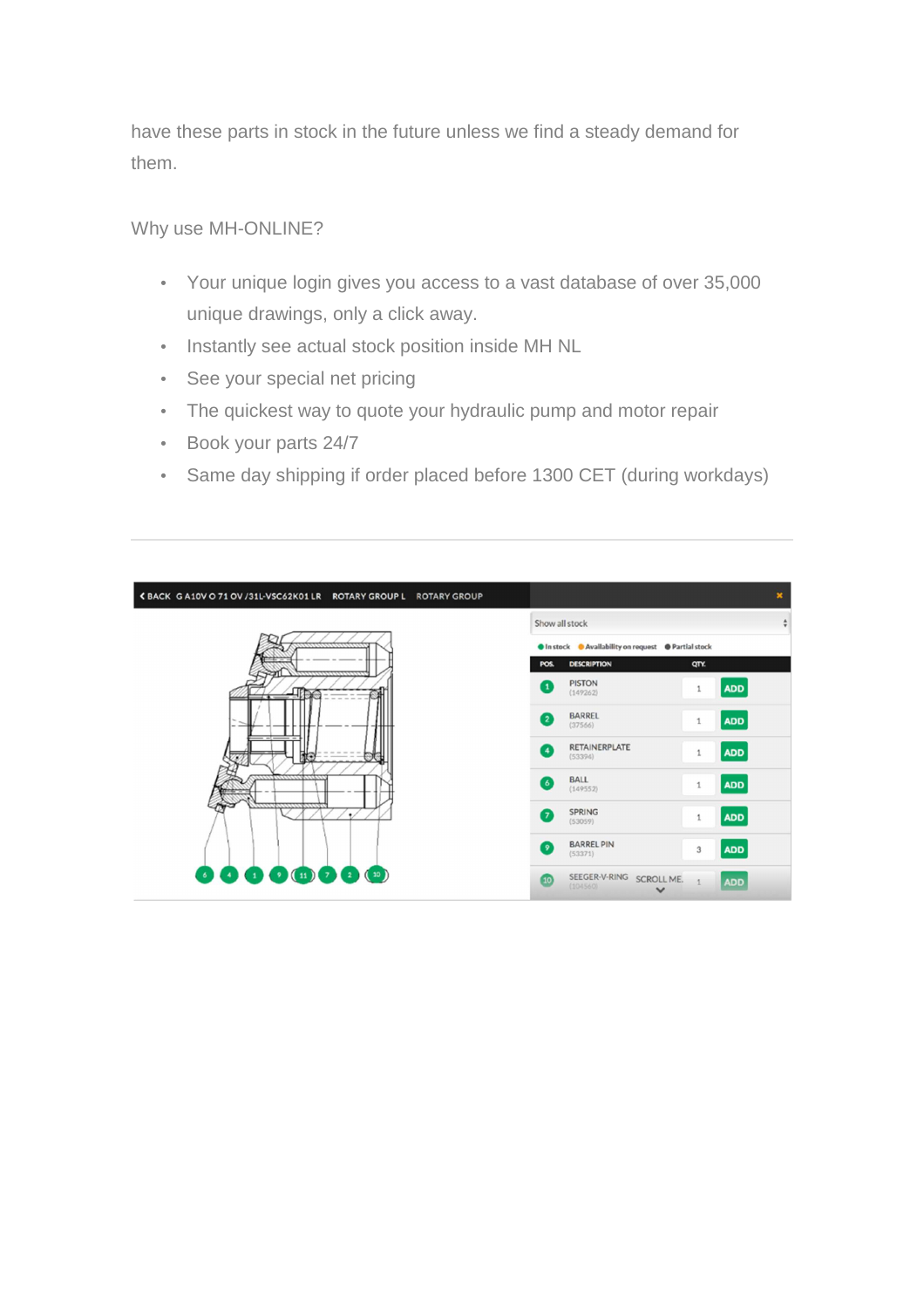| ≮ BACK A6VM160DA1-60W-PZB020B-S ROTARY GROUP                              |                                   |                                                      |              |               | $\mathbf{x}$ |
|---------------------------------------------------------------------------|-----------------------------------|------------------------------------------------------|--------------|---------------|--------------|
|                                                                           | Show all stock                    |                                                      |              | $\frac{4}{7}$ |              |
| 12 6 13 14<br>$10 \quad 17$<br>18<br>19<br>$\overline{2}$<br>$\mathbf{1}$ |                                   | ● In stock ● Availability on request ● Partial stock |              |               |              |
|                                                                           | POS.                              | <b>DESCRIPTION</b>                                   | QTY.         |               |              |
|                                                                           | $\left( 1\right)$                 | ROTARY GROUP, HYDR. S<br>(189449)                    | GO           |               |              |
|                                                                           | $\left( 2\right)$                 | <b>DRIVE SHAFT</b><br>(39956)                        | $\,1\,$      | <b>ADD</b>    |              |
| ※2 日号                                                                     | $\left(3\right)$                  | <b>BEARING RING</b><br>(81246)                       | $1\,$        | <b>ADD</b>    |              |
| $11 \quad 5 \quad 15$<br>$\overline{\mathbf{3}}$                          | $\overline{a}$                    | COVER<br>(76391)                                     | $\,1\,$      | <b>ADD</b>    |              |
|                                                                           | $\left( 5\right)$                 | <b>RING NUT</b><br>(37646)                           | $1\,$        | <b>ADD</b>    |              |
|                                                                           | $\begin{pmatrix} 6 \end{pmatrix}$ | <b>BACK-UP PLATE</b><br>(72573)                      | $\mathbf{1}$ | <b>ADD</b>    |              |
|                                                                           | (10)                              | TAPERED-ROLLER BEABLE ME.<br>(39606)<br>$\checkmark$ |              | <b>ADD</b>    |              |

Green means in stock,

You can order parts 24/7 when they are green.

For customers in Europe, same day shipping if the order is placed before 1300 CET (during workdays).

Access to unique product pages including pictures, description and weight.

Orange means not in stock,

Check delivery time with your MH team 1, 2 or 3.

For now, all orange has to be inquired. We are working on automating this.

Black is not a stock position but it means there is an additional drop-down parts-list under it.

It might be beneficial to have "partial delivery" ticked if, for example, 95 % of your inquiry is green.

This means you have to place two orders: one with all green parts and inquire about the orange parts.

These parts will then be reserved.

Our team will work hard to source the missing orange parts in the quickest time for you.

At your service